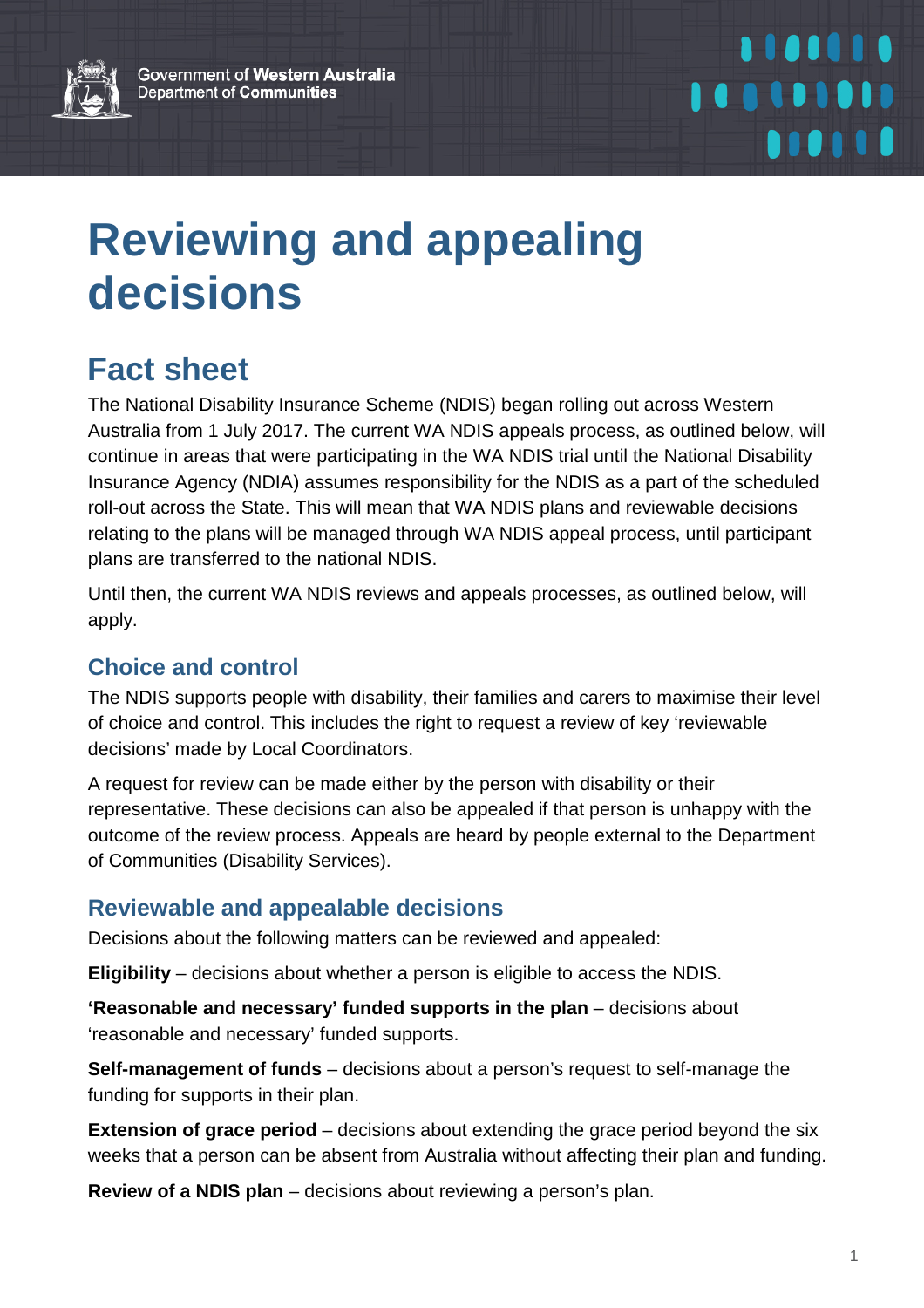

**[Reviewing and appealing decisions]**

**Application of compensation reduction amounts** – decisions about how any current or future compensation payments impact on funding for 'reasonable and necessary' supports.

If you are unhappy with an aspect of your interaction with the Department about something other than these matters, you can raise a concern or complaint through your Local Coordination Office or the Consumer Liaison Service.

#### **What happens if I disagree with the outcome of a reviewable decision?**

When your Local Coordinator makes a reviewable decision, they will notify you or your representative of the decision. If requested, the decision and reasoning will be provided to you in writing.

If you are not satisfied with the decision, you may request a review and begin the formal process in a format that suits you. This could be by phone, in writing, in person or through your representative.

In the first instance, you may discuss the review request with your Local Coordinator. If you would prefer to speak to someone else, you can contact your Area Manager.

#### **How does the Department review decisions?**

When you request a review of a decision, the Department process has three stages. The decision will be reviewed by the:

- 1. **Original decision maker** your Local Coordinator or Area Manager
- 2. **Manager**  a senior officer who was not involved in the original decision, then
- 3. Executive Director Local Operations.

At each stage you will be advised of the outcome of the review and whether the original decision has been confirmed or changed. If you are dissatisfied with the outcome, you can request that the decision is progressed to the next stage.

You can provide additional information at any point in the process.

If you are dissatisfied with the outcome at the conclusion of the internal review process, you can appeal the decision.

### **What happens if I appeal a decision?**

The WA NDIS Appeals Panel is chaired by a person who is external to the Department. An appeal will usually progress through two stages – a case conference and a panel hearing.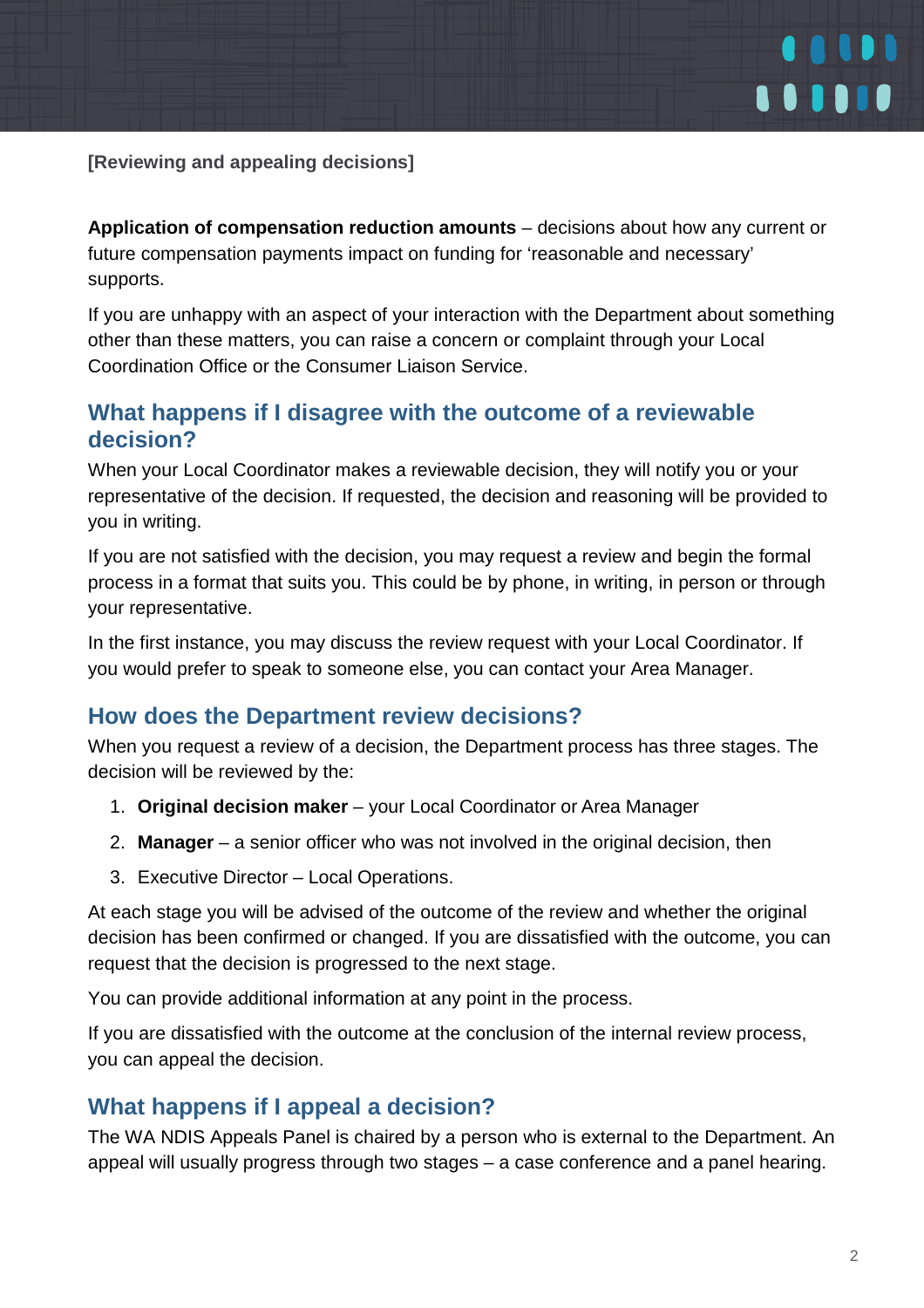

**[Reviewing and appealing decisions]**

The Panel Chair will hold a case conference to clarify the details of the decision; this will include your viewpoint and those of people in the Department who made the decision. After the case conference, your appeal will proceed to a panel hearing.

The Panel Chair will draw on a pool of appointed panel members who are external to the Department. For each appeal, panel members are selected based on their expertise and experience relevant to the matter being considered. The Appeals Panel will consider the decision and associated information. You will be able to provide a submission to the Appeals Panel or any other supporting evidence you would like the Panel to consider.

The Appeals Panel will consider the appeal and make a recommendation to the Director General of the Department to confirm, vary or set aside the decision. The final decision and the reasons for it will be provided to you in writing.

If you are dissatisfied with how you are dealt with during the review and / or appeal process, you can make a complaint to the Department's Consumer Liaison Officer. This will not impact the review or appeal decision and will be dealt with separately from the review process.

#### **Advocacy services**

If you would like support to make a complaint or appeal a decision you can find an advocacy service on the Australian Government's [Department of Social Services website](https://disabilityadvocacyfinder.dss.gov.au/disability/ndap/) [\(www.dss.gov.au](http://www.dss.gov.au/) > Disability and carers > Programs and services > For people with disability > National Disability Advocacy Program). There may be other advocacy services that are not listed here.

#### **Have a concern that isn't about a reviewable decision?**

#### **Department of Communities (Disability Services) Consumer Liaison Officer:**

Phone: 6167 8333

Email: [CLO@dsc.wa.gov.au](mailto:CLO@dsc.wa.gov.au)

#### **Health and Disability Services Complaints Office**

Website: [www.hadsco.wa.gov.au](http://www.hadsco.wa.gov.au/)

Email: [mail@hadsco.wa.gov.au](mailto:mail@hadsco.wa.gov.au)

Phone: 6551 7600

TTY: 6551 7640

Country Free Call: 1800 813 583